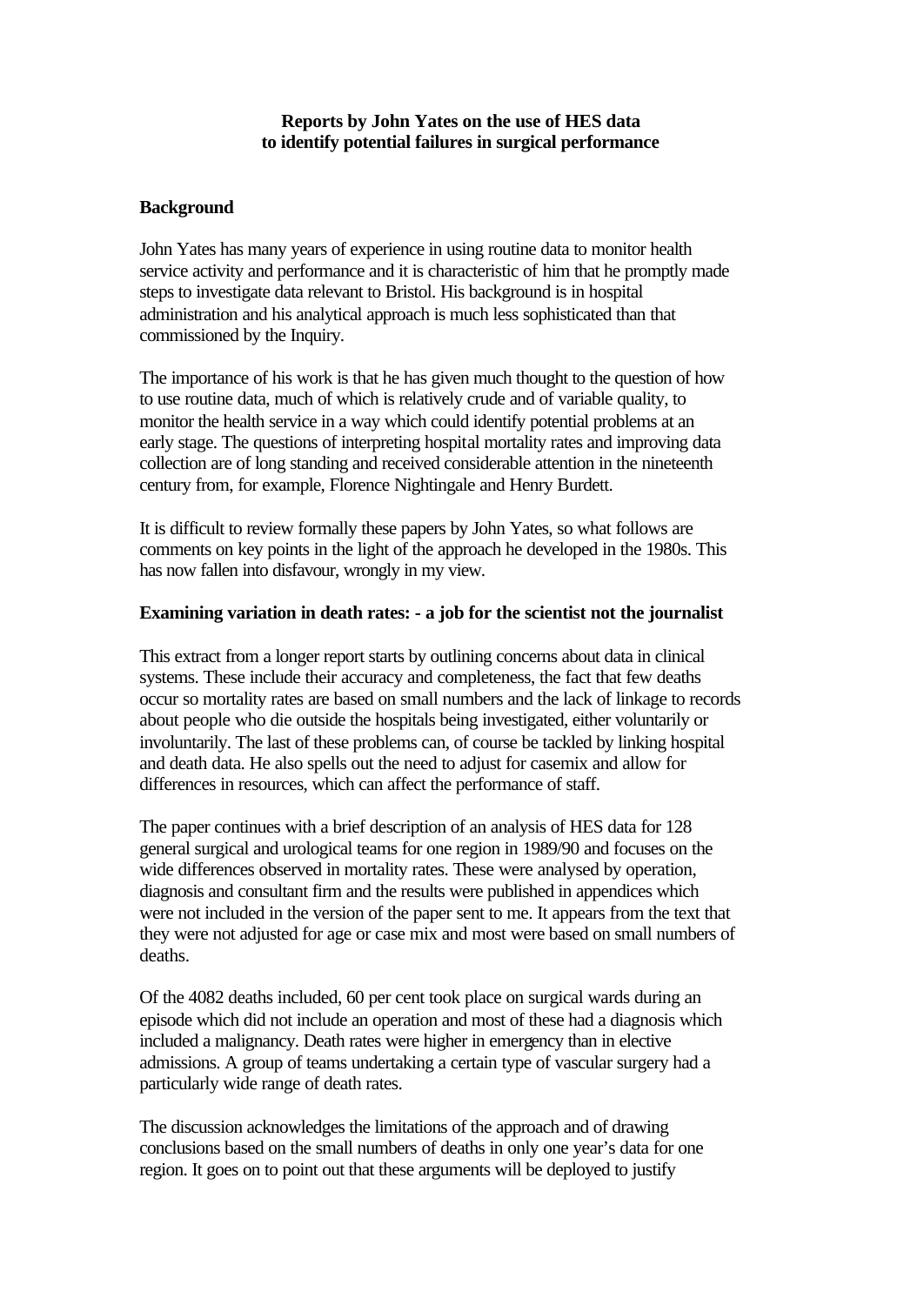continuing to ignore the data and makes the case for an independent inspectorate to examine data from all NHS and private hospitals. These analyses would be conducted blinded to the identity of the hospitals and teams and would relate mortality to other data about the hospitals and units concerned. It argues that this approach would be more constructive than simply publishing league tables of named units in the press.

## **Early identification of poor performance failure and major performance failure**

This paper describes briefly the rationale behind John Yates' work in building up databases of routinely collected data to investigate poor performance and performance failure in NHS institutions. It starts with a brief review of catastrophe theory and a discussion of the extent to which it can be applied to the NHS. I do not know enough about catastrophe theory to comment on how well this was done, but I think this use of a wider approach to investigate problems in the NHS data is potentially valuable.

The next section is an equally brief overview of the work of John Yates and his team and others who followed the same approach. The most important point is that they used as wide a range of indicators as they could gather together. This showed that institutions whose performance was in question tended to have extreme values for other indicators, for example staffing or resources. For monitoring it suggests that 'What we should be looking for is a consistency of performance within individual indicators over a period of time, consistent patterns of behaviour in groups of indicators and sudden changes in the values of key indicators following previous consistency.'

Finally, John Yates proposes, following press reports about Bristol, that HES data should be used to investigate variations between units in mortality associated with paediatric cardiac surgery. The only cause for comment is the length of time which elapsed before this actually took place.

## **Analysis of HES data for cardio-thoracic work**

This is a one page outline setting out plans for analyses. There is little to comment on here, except that there was no detailed age breakdown among younger children.

# **A case study exploring an early identification of performance failure in an acute hospital**

This paper reports John Yates' own analysis of HES data about cardiac surgery from 1990/91 to 1994/95. It appears that unit codes but not the identity of the units was provided. This was a considerable disadvantage over this time period, at the beginning of the internal market, when hospitals were being reconfigured from directly managed units into trusts and being given different organisation codes as a consequence.

The analysis compared mortality rates associated with relevant operations and also ranked them. In doing so, it identified one unit with exceptionally high mortality, which could be identified as Bristol and one other unit with a relatively high mortality